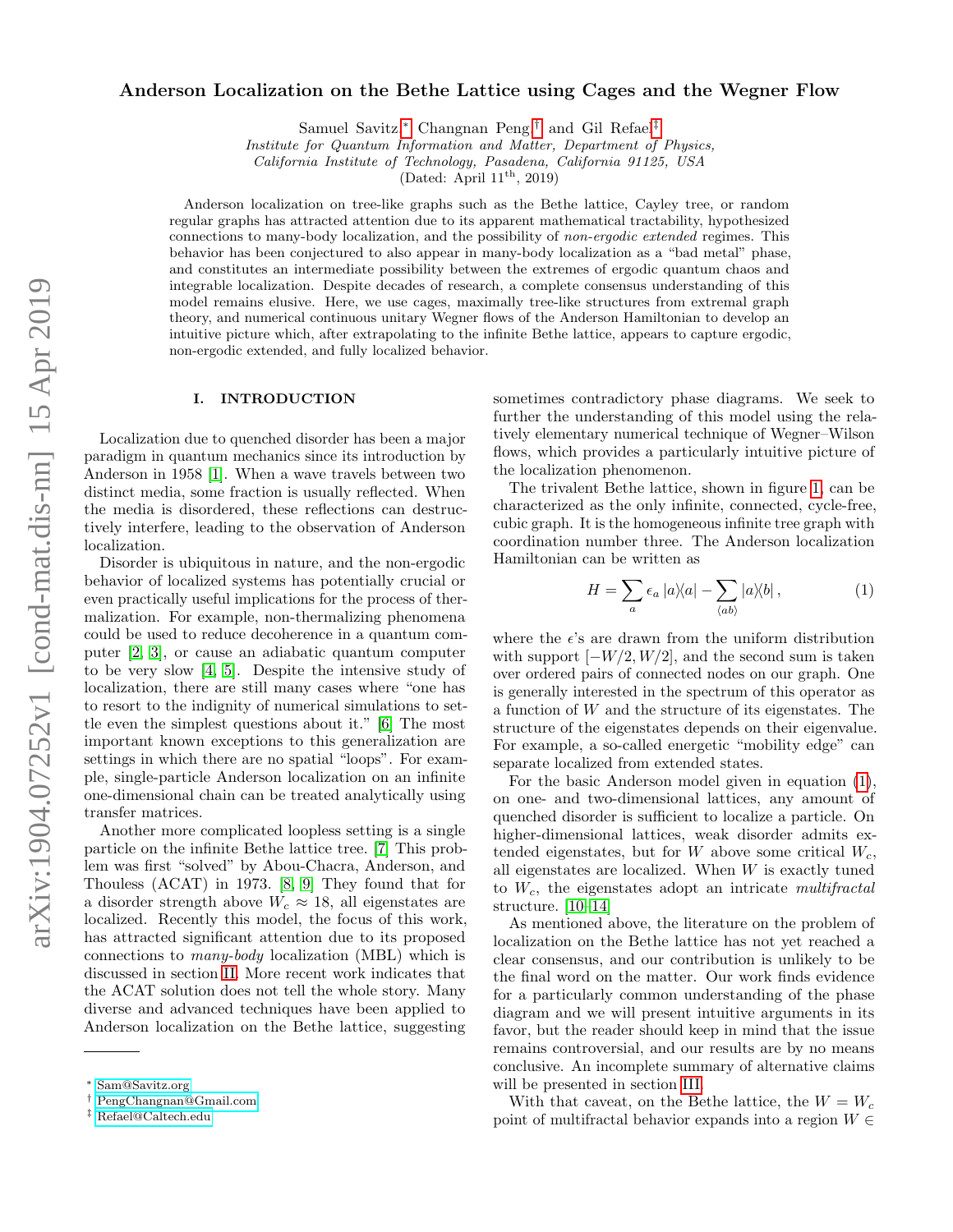$[W_E, W_c]$ . For  $W < W_E$ , there is an absolutely continuous spectrum of non-normalizable states extended over the entire tree. For  $W > W_c$ , all states are localized around a central node and normalizable, per the results of ACAT. Finally, for the intermediate regime  $W_E < W < W_c$ , the eigenstates are thought to be extended but non-ergodic. This means that they occupy an infinite number of sites in a non-normalizable fashion, but extend over an only infinitesimal fraction of the tree. The spectrum of these states is thought to be still absolutely continuous, but we believe the eigenstates as a function of their energy are discontinuous over arbitrarily small changes in eigenvalue in the sense of having very different branching patterns. By "branching pattern", we are referring to the subset of occupied sites such as shown in figure [1\(](#page-1-1)b). These critical disorder values,  $W_E$  and  $W_c$ , are defined for states in the band center, *i.e.*  $E \approx 0$ , where they are the largest. This neither localized nor ergodic intermediate behavior is particularly interesting because MBL has also been suggested to exhibit non-ergodic extended behavior in Fock space over a finite region of its phase diagram [\[15–](#page-8-11) [22\]](#page-8-12).

Intuitively, we can think of these three cases as follows: In the ergodic extended regime, particles which are reflected by the disorder have many options regarding where to propagate next. In one dimension they can only return to their previous location, but on the tree, their random walk quickly takes them "very far from home". One should think of the tree as more akin to an infinitedimensional lattice than to a one-dimensional structure. In the localized phase, however, the reflection is so strong that the particle still never manages to wander far from its starting location. For non-ergodic extended states, we can think of the success of the particle travelling down a branch as a probabilistic process. At each new node it encounters two new branches, and while it doesn't always propagate through both, it has an expected value of extending through more than one. This leads to the state occupying infinitely many nodes, a number which grows exponentially with distance, but an exponentially small fraction of the graph. A caricature of these three phases is shown in figure [1.](#page-1-1) While a useful approximation, thinking of a particle's propagation or reflection as a binary result does not fully capture the structure of the eigenstates. A more rigorous explanation of this intuition is presented in section [VI.](#page-4-0)

Numerically, we approached this matrix diagonalization problem using the technique of Wegner flows, the most common type of continuous unitary transformation. While flows are not the most efficient way to diagonalize a matrix, they provide a pleasing temporal picture of the construction of the diagonalizing unitary: Hopping bonds joining sites at differing energies appear to decay while causing those energy levels to further repel and generating new, longer-range bonds. Furthermore, one can keep track of this level repulsion using the Ξ metric. For more details, see section [IV.](#page-3-0) [\[26–](#page-8-13)[29\]](#page-8-14)

Of course, the infinite Bethe lattice can not be simu-



## <span id="page-1-1"></span>FIG. 1. Schematic Depiction of the Three Hypothesized Phases:

The focus of this work is quantum mechanical particles hopping on these tree graphs (the Bethe lattice) with on-site Anderson disorder.

In (a), ergodic states for sufficiently small disorder are shown as extended over the entire tree. On the Bethe lattice, the resulting dynamical diffusion is ballistic. At the edges of the spectrum, non-ergodic states are expected to appear, but there may be a level of disorder below which localization never occurs, due to resonant delocalization [\[23–](#page-8-15)[25\]](#page-8-16).

In (b), a non-ergodic extended phase is shown. Note that the wavefunction density is highest at the central node and decays exponentially as one moves away from it regardless of whether the path taken is green or dark red. However, the exponentially rare, but also exponentially numerous green paths decay slowly enough that the state can not be normalized. This is discussed in more mathematical detail in section [VI.](#page-4-0)

Finally, in (c), the disorder is sufficiently strong that all states are exponentially localized around a central site.

lated on a finite computer. As discussed in section [III,](#page-2-0) many finite analogs of the Bethe lattice have been used in previous research. In this work, we will adopt the graph theory concept of "cages" to provide a finite setting which is in some sense optimally similar to the Bethe lattice. Briefly, cages are degree-regular graphs with a minimal number of sites given their "girth". A graph's girth g is the length of its shortest loop. Thus, a regular graph always "looks like" the Bethe lattice until one has taken g hops away from any initial site. [\[30,](#page-8-17) [31\]](#page-8-18) We are using the smallest known cubic graph of girth eighteen which was discovered by Exoo and has 2560 sites [\[32\]](#page-8-19). For more details on cages, see section [V.](#page-4-1)

Finally, we conclude with our numerical results in section [VII,](#page-6-0) and a discussion of further directions and connections in section [VIII.](#page-7-0)

## <span id="page-1-0"></span>II. CONNECTION TO MANY-BODY LOCALIZATION

As mentioned above, any amount of quenched disorder is sufficient to localize a single particle in one dimension. It was long believed that interactions between multiple particles would cause them to become delocalized. However, Basko, Aleiner, and Altshuler showed that the behavior of interacting disordered particles is more complicated. [\[33,](#page-8-20) [34\]](#page-8-21) For sufficiently weak disorder, the interactions do indeed delocalize the particles into an ergodic fluid, but for sufficiently strong disorder, all of the eigenstates of band-limited systems can in fact be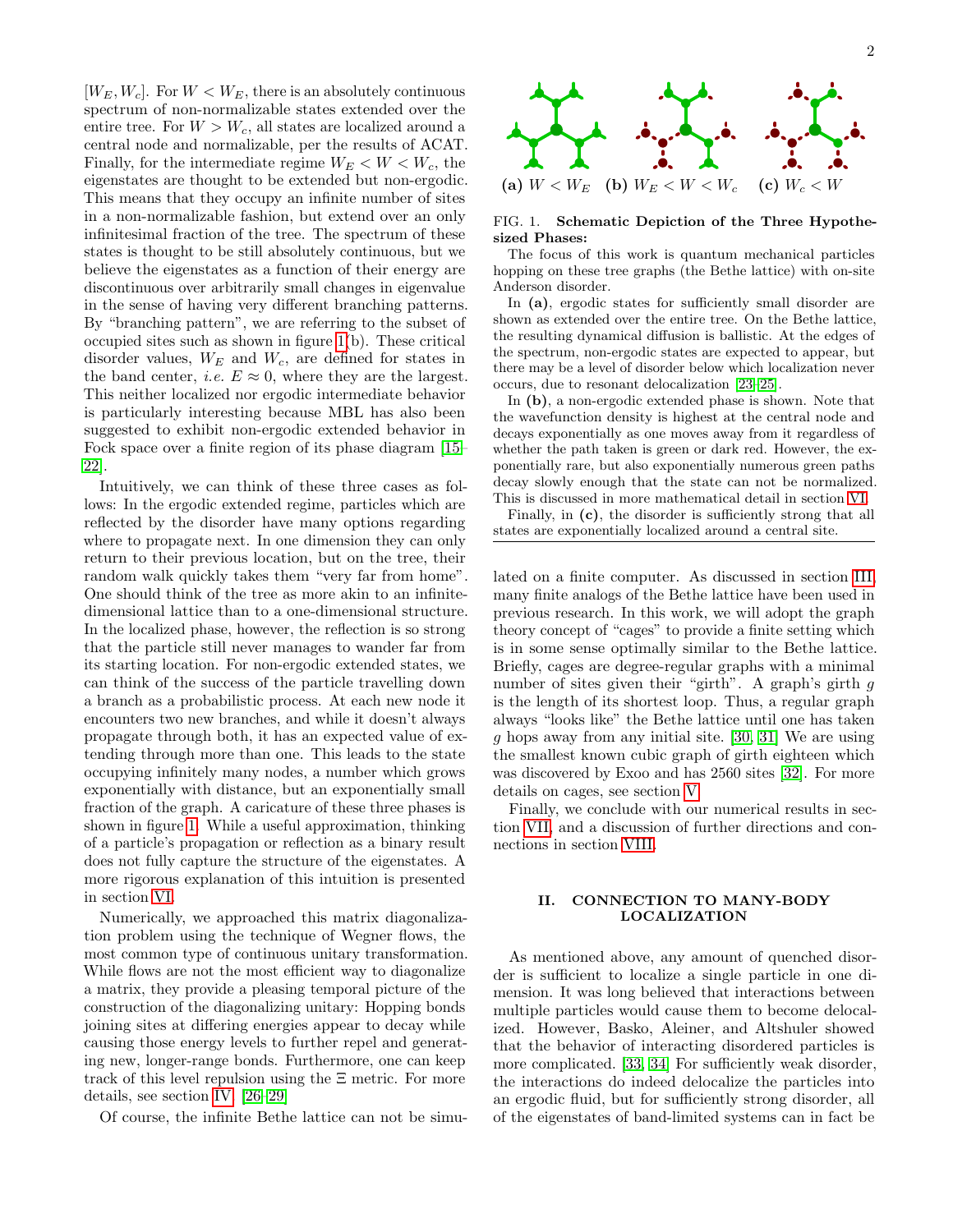localized. Characterizing this "many-body localization" transition has been a major goal of condensed matter physics in the past decade. [\[2,](#page-8-1) [3\]](#page-8-2)

It is hoped that progress in this effort would shed light on the fundamental difference between ergodic quantum chaos and integrable localized behavior. [\[35](#page-8-22)[–38\]](#page-8-23) The localized phase may be useful as a persistent quantum memory [\[2\]](#page-8-1), and its non-thermalizing behavior may have important thermodynamic implications for nanodevices such as quantum engines [\[39\]](#page-8-24).

One major difficulty with this goal lies in the lack of experimental and numerical data with which to compare theoretical results. Experimental realizations of localized systems usually require extreme isolation from thermal baths, and, at least naïvely, numerical simulations require exponentially large amounts of memory and computational expense as a function of the system size. Many suspect that the 20–30-site numerical results currently available suffer from finite-size effects which prevent the true scaling limit of the MBL transition from being observed. [\[40\]](#page-8-25)

A second difficulty lies in the apparent "fuzziness" of the transition between the ergodic and localized behavior. Some have assumed that this is a result of the finite-size effects [\[41,](#page-8-26) [42\]](#page-8-27), but others have argued for a more complicated phase diagram with at least one intermediate phase, which is neither ergodic nor entirely localized [\[15–](#page-8-11) [17,](#page-8-28) [19,](#page-8-29) [21,](#page-8-30) [22,](#page-8-12) [43–](#page-9-0)[45\]](#page-9-1). This non-ergodic extended phase has been referred to as that of a "bad metal" [\[46\]](#page-9-2), which allows for some amount of current to flow, but only through a vanishingly small fraction of Fock space. This threephase behavior is shared with our understanding of the disordered Bethe lattice model, where the multifractal nature of the non-ergodic extended states have a particularly straightforward interpretation. [\[47–](#page-9-3)[49\]](#page-9-4)

One can derive the disordered Bethe lattice model from that of MBL through three non-rigorous logical steps. First, MBL can be represented without any approximation as a single particle hopping on a disordered N-dimensional Fock space, where  $N \to \infty$  is the number of particles. [\[50,](#page-9-5) [51\]](#page-9-6) The on-site disorder of the highdimensional hypercubic lattice is spatially correlated. Our first, substantial, and not rigorously justified, approximation is to assume that this correlation is irrelevant after sufficient renormalization group flow towards the scaling limit. [\[15\]](#page-8-11) The upper critical dimension of Anderson localization has been debated in the literature, but some suggest it to be this infinite-dimensional limit. [\[52,](#page-9-7) [53\]](#page-9-8) On an infinite-dimensional hypercubic lattice, random walkers almost never return to their initial position, so loops are negligible, and in our second approximation, we can model the infinite-dimensional hypercubic lattice as a Bethe lattice with infinite coordination number. One notable difference between these settings is the distance metric. Because the pythagorean theorem is no longer applicable as on a Euclidean lattice, diffusion on the tree is inherently ballistic. Our final approximation is to reduce the coordination number to the minimal non-linear option

of three. The qualitative results appear to be independent of the finite coordination number so long as the graph is tree-like, so one can extrapolate from the cubic case to higher-coordination trees. [\[49\]](#page-9-4) This, along with replacing the tree with a cage, is done to make the problem numerically tractable, hopefully without sacrificing the most salient features of MBL.

The Bethe lattice model has the clear advantage of being loopless, allowing for many analytic approaches to succeed with fewer approximations than the usual toy models of MBL, which have to contend with complicated many-particle configurations. The exponentially large Hilbert spaces of many-body states are exchanged for a single particle in an exponentially vast spatial setting. Additionally, unlike many-body configurations, two sites on the tree have a clear and relevant definition of distance, and we will utilize this structure in the analysis in section [VI.](#page-4-0)

## <span id="page-2-0"></span>III. REVIEW OF PREVIOUS RESULTS

Many analytic and numerical techniques have been applied to the model of Anderson localization on the Bethe lattice. It and other high-dimensional Anderson localization models have been reviewed in Tarquini's thesis [\[54\]](#page-9-9). While we can not hope to be comprehensive, we will attempt to provide a succinct summary of the relevant literature.

Analytic approaches include the original self-consistent Green's function distributions of Abou-Chacra et al. (although their approach requires numerics to find a value for  $W_c$  [\[8,](#page-8-7) [9\]](#page-8-8), dynamical evolution [\[55\]](#page-9-10), multifractal anal-ysis [\[47\]](#page-9-3), supersymmetric non-linear σ-models [\[56](#page-9-11)[–59\]](#page-9-12) (see [\[60\]](#page-9-13) for an introduction to the application of supersymmetry to disordered systems), and replica symmetry breaking [\[49,](#page-9-4) [61\]](#page-9-14).

Many numerical methods have also been applied to this model. One common option is the spectral level spacing statistic, or r-parameter [\[62,](#page-9-15) [63\]](#page-9-16), and the level compressibility has also been probed [\[64\]](#page-9-17). The (multi)fractal nature of the non-ergodic eigenstates has quantified using the inverse participation ratio and its generalizations. [\[48,](#page-9-18) [62\]](#page-9-15) Other numerical diagnostics include the return probability [\[65\]](#page-9-19), transmission through branching wires [\[66\]](#page-9-20), imbalance, and the two-point equilibrium dynamical correlation function [\[67\]](#page-9-21).

In the non-spatial Rosenzweig–Porter random matrix model [\[68\]](#page-9-22), which has also been suggested to be connected to many-body localization [\[69\]](#page-9-23), the non-ergodic extended states [\[70–](#page-9-24)[73\]](#page-9-25) have Wigner–Dyson level spacings and Gaussian ensemble r-parameter values in the large- $N$  scaling limit. This is because, while the Thouless energy does decay to zero with increasing  $N$ , the mean level density increases at an asymptotically higher rate. [\[70\]](#page-9-24) [\[74\]](#page-9-26) It is important to note that, contrary to the Rosenzweig–Porter random matrix case, two non-ergodic extended states on the Bethe lattice are expected to have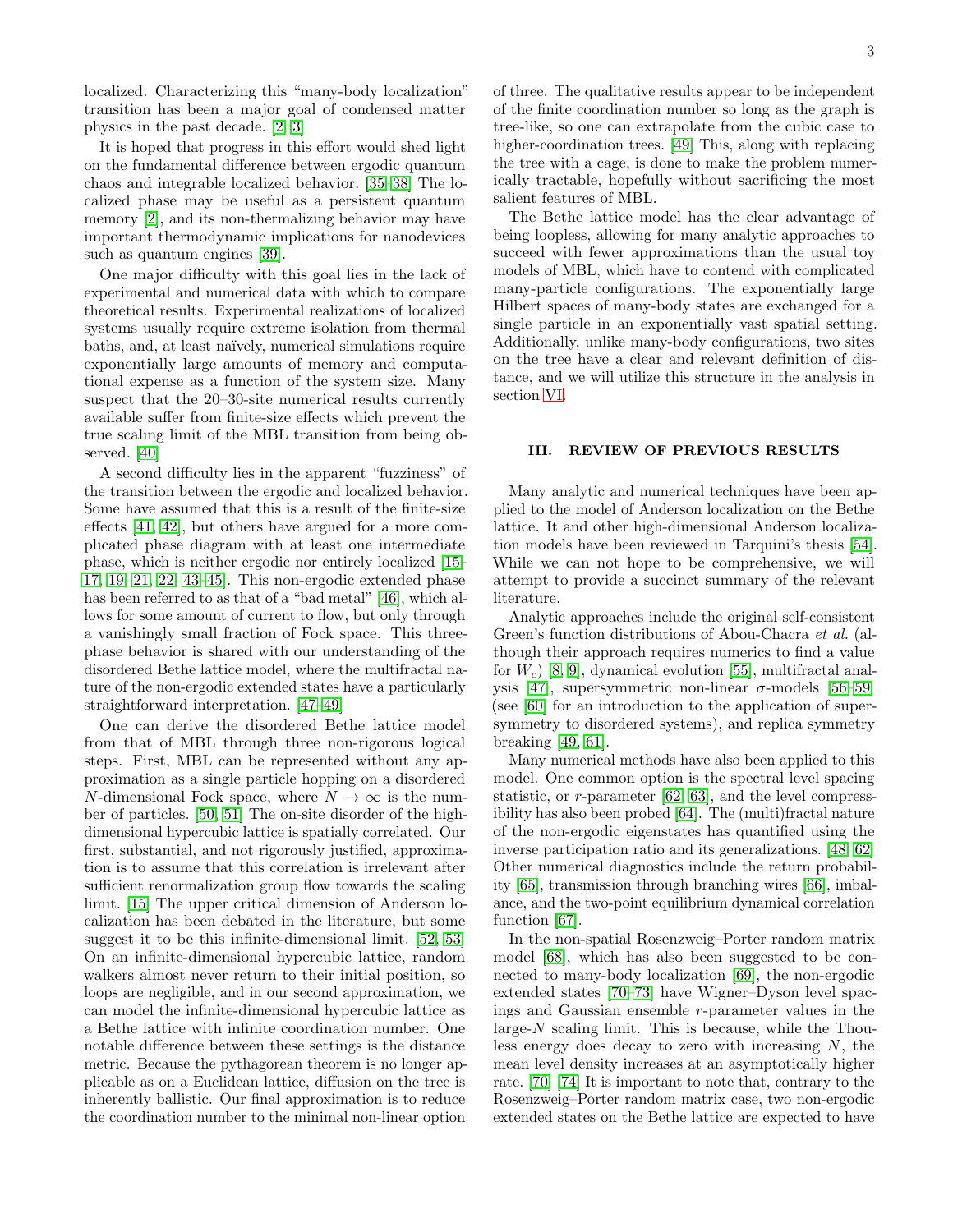negligible overlap, and should therefore exhibit Poissonian level statistics and r-parameter. [\[62\]](#page-9-15) Another non-spatial model with apparent non-ergodic extended states at small length scales are random Lévy matrices. [\[75\]](#page-9-27)

Spatial systems thought to also exhibit non-ergodic extended behavior include disordered Josephson junction chains  $[46, 76]$  $[46, 76]$  and the Aubry–André model  $[77]$ .

Numerical approaches must choose a finite version of the Bethe lattice, and this can be a source of subtle discrepancies. [\[78\]](#page-9-30) Simple truncation [\[48,](#page-9-18) [79\]](#page-9-31) suffers from having a large fraction of the sites near the leaves of the tree. [\[80,](#page-9-32) [81\]](#page-9-33) Random regular graphs have been proposed as a good alternative [\[47,](#page-9-3) [49,](#page-9-4) [62](#page-9-15)[–65,](#page-9-19) [67,](#page-9-21) [82,](#page-9-34) [83\]](#page-9-35), as they are expected to look locally tree-like. However, for numerically realistic sizes, small loops are inevitable and represent a source of additional, topological disorder. [\[49\]](#page-9-4) Furthermore, the expected global girth actually converges to a finite value and even triangles occur with finite probability. [\[84,](#page-9-36) [85\]](#page-9-37) Cages seem to represent an optimal solution to this problem. Finally, the interpretation of data from finite systems is complicated by the possibility of crossover effects at very large sizes. [\[59,](#page-9-12) [63,](#page-9-16) [64,](#page-9-17) [67,](#page-9-21) [80,](#page-9-32) [81\]](#page-9-33)

Other related geometries that have been studied include a truncated Bethe lattice with random links connecting the leaves [\[79\]](#page-9-31), an incoming wire branching into a binary tree, i.e. the Miller–Derrida scattering geometry [\[66\]](#page-9-20), a one-dimensional chain with random shortcuts [\[86\]](#page-9-38), and metric trees [\[87,](#page-9-39) [88\]](#page-9-40).

Using early numerics, ACAT estimated the critical disorder strength above which all states are localized,  $W_c$ , to be about 18. [\[8,](#page-8-7) [9\]](#page-8-8). Subsequent values that have been suggested, using methods with variable degrees of approximation, include  $16.99-17.32$  [\[89\]](#page-9-41),  $17 \pm 1$  [\[66\]](#page-9-20), 17.4 [\[90\]](#page-9-42), 18.00–18.61 [\[91\]](#page-9-43),  $18.1 \pm 0.5$  [\[82\]](#page-9-34), and 17.65 or  $18.6 \pm 0.3$  [\[49\]](#page-9-4). We find  $W_c$  values which are slightly below these, but do not expect our approach to be quantitatively precise.

The critical disorder strength above which all states are non-ergodic,  $W_E$ , is more difficult to estimate. It has been suggested to be approximately 10 [\[82\]](#page-9-34), 5.74 [\[49\]](#page-9-4), and bounded between  $0.4 W_c$  and  $0.7 W_c$  [\[65\]](#page-9-19). By isolating the data coming from the center of the spectral band, we find a small but positive  $W_E \approx 2.1$  which we interpret as confirming the existence of a fully ergodic phase with sufficiently weak disorder.

Given the wide variety of analytical and numerical techniques and graph settings, it can be difficult to ascertain the literature consensus. In some cases the results appear to be contradictory, and it is not immediately obvious whether this is due to finite-size effects, details of the setting, or a mathematically difficult but invalid approach. Many potential phase diagrams have been proposed, including options which deny the existence of ergodic states at positive disorder. Additionally, the intermediate nonergodic extended phase was not originally anticipated by ACAT, [\[8,](#page-8-7) [9\]](#page-8-8) and this has led to some confusion.

Many authors believe that the intermediate non-ergodic extended phase eventually crosses over to ergodic behavior at large length scales. [\[59,](#page-9-12) [63,](#page-9-16) [64,](#page-9-17) [67,](#page-9-21) [80,](#page-9-32) [81\]](#page-9-33) This may be

a consequence of the use of the random regular graph as a finite analogue of the Bethe lattice, as multifractality on the truncated Bethe tree is less controversial. [\[66,](#page-9-20) [80,](#page-9-32) [81\]](#page-9-33) We believe our use of cages and the extrapolation applied below makes our results more applicable to the truly infinite and loopless Bethe lattice, and this may explain the apparent discrepancy between these results and our own. Conversely, it has also been claimed that the entire extended region is non-ergodic [\[47\]](#page-9-3), in contradiction to analytic results [\[92,](#page-9-44) [93\]](#page-9-45). Finally, a significant contingent agrees with the three-regime phase diagram presented in this work, at least under the correct conditions. [\[49,](#page-9-4) [62,](#page-9-15) [65,](#page-9-19) [82\]](#page-9-34)

We hope our relatively elementary flow approach and resulting intuitive picture of the three-phase proposal has a clarifying effect on this confusing situation.

## <span id="page-3-0"></span>IV. WEGNER FLOWS

Wegner flows are the best-known continuous unitary transformation process. The Wegner flow parameterizes the diagonalization process along an artificial time dimension  $\tau$ . At  $H(\tau = 0)$ , the Hamiltonian is expressed in its original position-space basis. As the flow progresses, a series of infinitesimal unitary changes of bases are applied to the Hamiltonian matrix, each of which brings it closer to a diagonalized form. For almost every initial Hamiltonian, the flow proceeds until the Hamiltonian  $H(\tau \to \infty)$ has reached a diagonal fixed point. To learn more about Wegner flows and other continuous unitary transforms, see [\[26–](#page-8-13)[29,](#page-8-14) [94\]](#page-9-46).

The "equation of motion" for the Wegner flow can be expressed as

$$
\frac{\partial H}{\partial \tau} = [\eta, H],\tag{2}
$$

where the infinitesimal unitary rotation generator  $\eta$  is  $[H_{\text{Diag.}}, H].$ 

Continuous unitary transformations are not the most computationally efficient way to diagonalize a matrix. However, they do provide an intuitively appealing temporal picture for the diagonalization process. As off-diagonal elements in the Hamiltonian decay to zero, they cause the diagonal energy levels they connect to repel, and longer range hops appear on the Bethe lattice. These too proceed to decay, iteratively generating increasingly long-range, but weaker links. Localization on the Bethe lattice can be thought of as a competition between the generation of these longer-range hoppings, their decay, and the exponentially growing number of sites at a given distance from each node.

As discussed in [\[29\]](#page-8-14), one can keep track of the level repulsion between two eigenvalues over the course of the flow using the Ξ metric defined elementwise as

$$
\Xi_{ab} = 2 \int_0^\infty \eta_{ab}^2 \, \mathrm{d}\tau \tag{3}
$$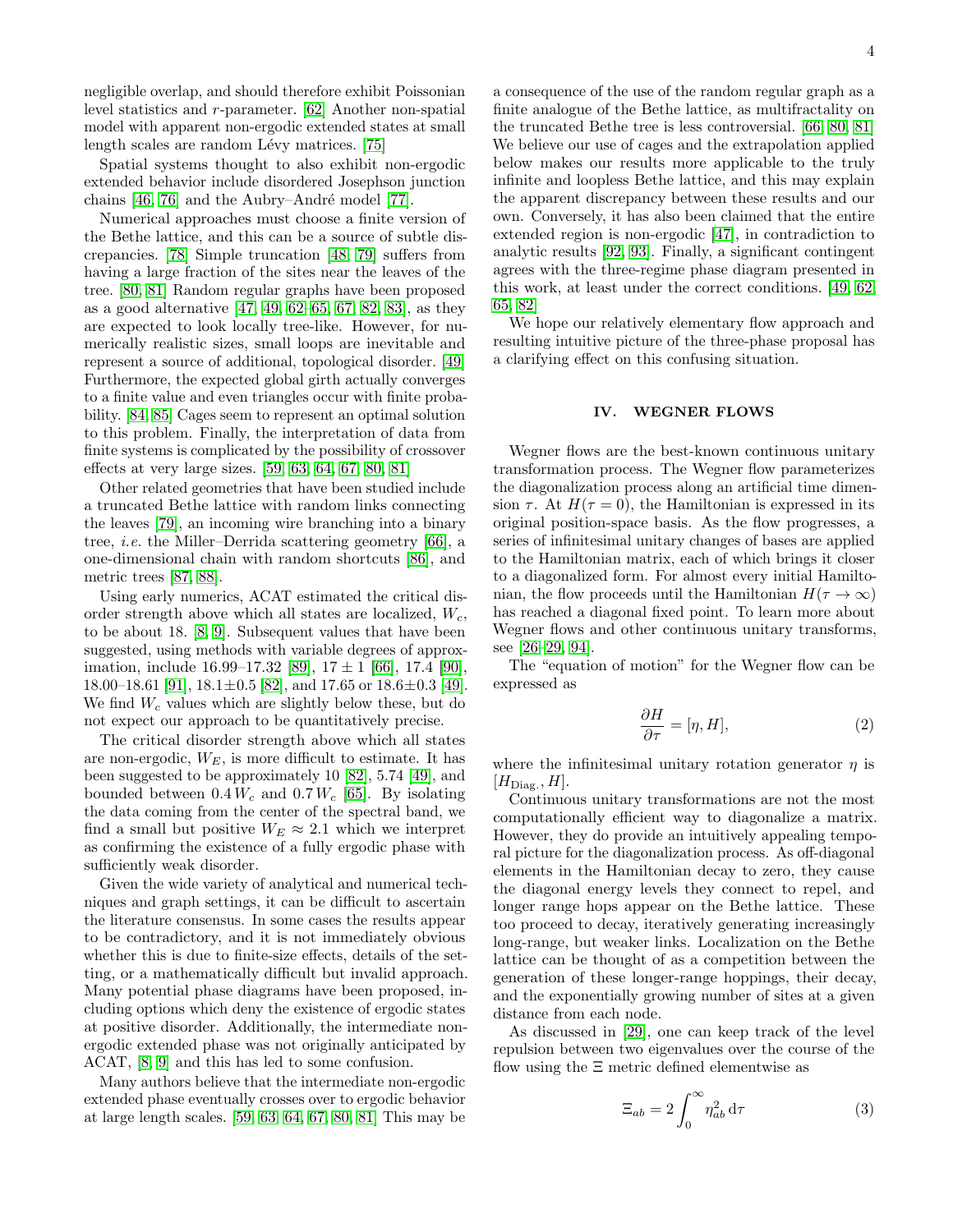for a real Hamiltonian. This can be thought of as a measure of the interaction between the two eigenstates and is closely related to the square of the Thouless energy. Kehrein alerted us to the formal equivalence of this Ξ metric and the  $\infty$ -Renyí entanglement entropy in a certain perturbative limit. [\[95\]](#page-9-47)

We utilized a stabilized third-order integrator to numerically implement the Wegner flow. [\[29\]](#page-8-14) The flows were performed out to a hypothetical time of  $\tau = 2000$  with a tolerance parameter of  $\epsilon = 5 \cdot 10^{-4}$  and, in total, consumed  $∼25\,000$  CPU-hours.

## <span id="page-4-1"></span>V. CAGES

In order to avoid the pitfalls of truncating the Bethe lattice and the additional disorder and rare small loops included in random regular graphs, as mentioned in section [III,](#page-2-0) we utilize the concept of cages from extremal graph theory as the setting for our hopping particle. Formally, cages are the smallest degree-regular (trivalent or "cubic", in our case) graph or graphs with a given girth. The *girth* g of a graph is the length of its shortest cycle. Thus, cages are minimal in size while locally looking like the Bethe lattice. In other words, a cage is the optimal way to connect the leaves of a truncated Bethe lattice without introducing any short loops. [\[30,](#page-8-17) [31\]](#page-8-18)

In fact, cubic  $q = 18$  cages are not currently known, so we use the smallest currently available candidate discovered by Exoo [\[32\]](#page-8-19), which has 2560 sites. While some cages have special symmetry properties such as vertextransitivity, arc-transitivity, or being a Cayley graph, this one does not. This does not pose any problem for us, because the asymmetry is only apparent when examining the graph globally. Locally it still looks exactly like the Bethe lattice.

When studying disordered systems, one often utilizes "disorder averaging" to minimize the stochastic effect of a single disorder realization. Likewise, one can use finitesize scaling, which employs extrapolation to minimize finite-size effects. However, due to the large, self-similar structure of the Bethe lattice, we found that our computational efforts were best spent maximizing the girth of our graph. Our cage already contains a large number of smaller trees as subgraphs, and our analysis in section [VI](#page-4-0) includes an extrapolation to the infinite Bethe lattice. Additional disorder realizations have a negligible effect on our conclusions below.

The correlations of nearby sites are subject to ultraviolet details, and should be expected to be non-universal. For example, they might depend significantly upon the artificial uniform shape of the disorder distribution. Furthermore, sites at a distance  $d > q/2 = 9$  can be connected by multiple minimal paths, which mutually form loops. Thus, when analyzing our Ξ level repulsion data in section [VII,](#page-6-0) we restricted our attention to pairs of sites at distances  $3 \leq d \leq 7$ .

## <span id="page-4-0"></span>VI. INTUITIVE PICTURE AND MATHEMATICAL ANALYSIS

#### A. Intuitive Picture

Schematically, our intuitive picture of the three phases is represented in figure [1.](#page-1-1) However, one should keep in mind that this "binary" representation of an eigenstate's support is an approximation at best. In fact, an individual eigenstate is almost surely supported on the entirety of the tree. In a finite number of dimensions, exponential decay of the eigenstate with distance ensures that the state is localized and normalizable. However, on the Bethe lattice, due to the exponentially growing number of sites with distance, this is not always the case. The non-ergodic extended eigenstates decay exponentially, but can not be normalized. This implies that while still "centered" about some part of the tree, they are non-trivially supported on an infinite number of sites. In the binary approximation, we identify some subset of the branches away from this center which are essential to the support of the eigenstate.

While numerical evidence has been presented to the contrary [\[47,](#page-9-3) [49,](#page-9-4) [70\]](#page-9-24), mathematical results suggest that for sufficiently small but positive disorder  $W < W_E$ , there should be an ergodic extended region of the spectrum [\[24,](#page-8-31) [92,](#page-9-44) [93,](#page-9-45) [96](#page-9-48)[–98\]](#page-9-49). This is not surprising when one remembers that the tree is effectively infinite-dimensional. For  $W_E < W < W_c$ , the localization is branch-dependent. As one moves away from the origin, some branches are sufficiently disordered to effectively localize the particle, but probabilistically, a growing number of the branches are essential components of the eigenstate's support and prevent the wavefunction from being normalized. Again, it is important to reiterate that this binary inclusion or exclusion of a branch from the eigenstate's support is only an approximation. As we will discuss below, non-ergodic eigenstates actually decay exponentially along all of the branches. The rate of decay varies from branch to branch. We are interested in the number of branches which decay "sufficiently slowly", as a function of distance. There are  $N_d = 3 \cdot 2^d \sim 2^d$  sites at a distance d from any given node, so, roughly, if  $|\psi_d|^2$  decays more slowly than  $2^{-d}$ , the normalization integral

$$
\langle \psi | \psi \rangle \approx \sum_{d=0}^{\infty} N_d |\psi_d|^2 \tag{4}
$$

diverges. In the non-ergodic extended state, the wavefunction can be thought of as extending along, instead of all  $N_d \sim 2^d$  branches, only  $C_d \sim n^d$  of them, where  $1 < n < 2$ . For ergodic states,  $n = 2$ . Finally, for sufficiently high disorder,  $W > W_c$ , the state is localized, normalizable, and does not extend along any of branches, *i.e.*  $n < 1$ . This branching ratio *n* is connected to the fractal dimension D of the eigenstate by the relation  $n = 2^D$ . [\[49\]](#page-9-4)

In terms of the level repulsion metric from the Wegner flow,  $\Xi$  [\[29\]](#page-8-14), we find that ergodic, random matrix behavior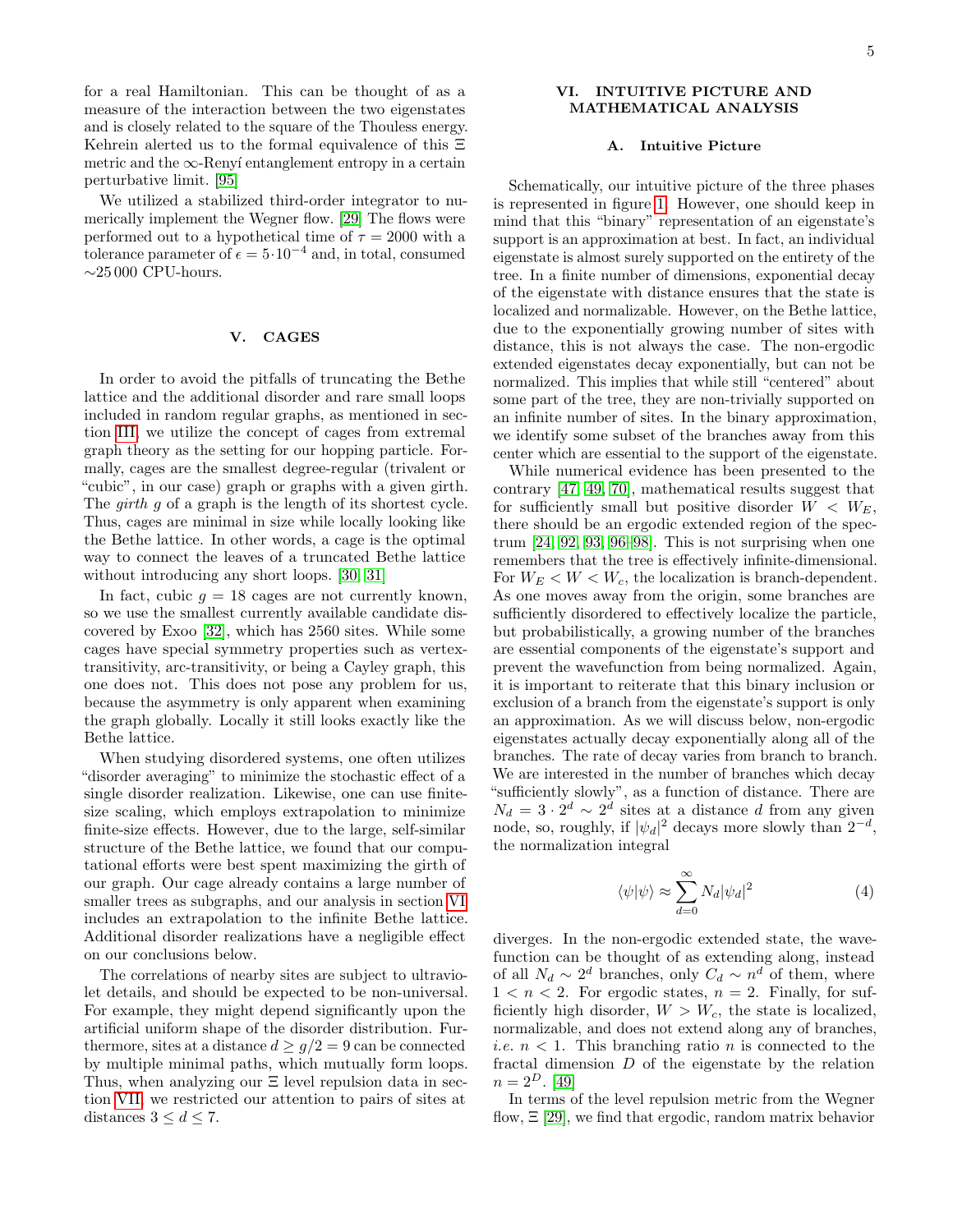

<span id="page-5-2"></span>FIG. 2. Log-Normal Decay and Spreading of the Level Repulsion Metric with Distance: Sites at further distances interact less in a disorder-dependent manner. As one moves from right to left, the distribution of the level repulsions of nearest neighbors (red), next-nearest neighbors (orange), etc., and those at distance  $d = 8$  (violet), are shown. For clarity, the bell-shaped curves have been scaled such that their maxima are all fixed at unity. However, the number of site-pairs at a given distance increases as  $N_d \sim 2^d$ . Sites have weaker and more variable interactions at longer distances, and this effect is enhanced by disorder. Sites which are too close have non-log-normal distributions, and those which are too far apart are influenced by the cage's many long loops, so the linear fits in figure [3](#page-5-0) use only the geometric means and variances of those site-pairs at distances  $3 \leq d \leq 7$ .

occurs when

<span id="page-5-1"></span>
$$
\Xi_d \gtrsim \Xi_d^{\star} \sim N_d^{-2} \sim 4^{-d},\tag{5}
$$

where  $\Xi_d$  refers to only those  $\Xi_{ab}$  values where a is at a distance d from b, and  $\Xi_d^{\star}$  is a critical repulsion level at that distance. This is the square of the amount of energetic level repulsion necessary to shift initially Poissonian eigenvalues with a level density proportional to  $N_d$  to a Wigner–Dyson distribution. This ansatz is confirmed by the numerical results at low disorder in the next section, where our finite system approaches asymptotic ergodicity and reproduces this scaling behavior.

In other words, equation [\(5\)](#page-5-1) quantifies the reasonable claim that sites at further distances interact less, even for the clean  $W = 0$  tree, and the level repulsion behavior of systems in this ergodic class is given by equation [\(5\)](#page-5-1). For non-ergodic states, the decay of Ξ as one moves away from a central node can be thought of in probabilistic terms. Each step away from the center approximately multiplies the level repulsion between the center and its parent node by some random variable. On small scales, the two child nodes of a single parent do interact while diagonalizing the Hamiltonian, but on longer scales  $(d \geq 3)$ , the geometric central limit theorem kicks in and it becomes reasonable to approximate the  $\Xi_d$  distribution as log-normal. This intuition is borne out in figure [2.](#page-5-2) Furthermore, as d increases, the geometric means and variances of the  $\Xi_d$ grow linearly in accordance with the geometric central limit theorem:  $\mu_{\ln \Xi_d} \sim Md$  and  $\sigma_{\ln \Xi_d}^2 \sim S^2 d$ . This linear



<span id="page-5-0"></span>FIG. 3. Example Level Repulsion Linear Fits: For intermediate distances, the bulk of the level repulsion data in figure [2](#page-5-2) obeys a log-normal distribution with geometric means and variances which grow linearly with distance. For each disorder strength W, we extract M and  $S^2$ , the slopes of these lines over distance, using a linear fit on the data points at distances  $3 \leq d \leq 7$ . In figures [4](#page-6-1) and [5,](#page-7-1) these values are used to classify the behavior of the systems into the three phases shown in figure [1.](#page-1-1)

behavior is demonstrated in figure [3.](#page-5-0)

#### B. Caveats

For small  $d \lessapprox 2$ , the geometric central limit theorem is clearly not applicable, and their distributions in figure [2](#page-5-2) are not bell-shaped. Furthermore, for large d comparable to half the cage's girth  $g/2 = 9$ , sites are connected by multiple paths of similar lengths, leading to a breakdown in the cage's ability to approximate the Bethe lattice. We therefore used only distances  $3 \leq d \leq 7$  for the linear fits shown in figure [3.](#page-5-0) Due to our purely numerical approach, we can not assess the complete ergodicity or the possibility of very large crossover scales with certainty, although an effort was made to extrapolate the results from our finite cage to the infinite Bethe lattice below.

This extrapolation will involve examining exponentially small tails of the log-normal distributions given by the geometric central limit theorem. Importantly, the central limit theorem only applies to these exponentially small quantiles up to a constant factor. This is unimportant for our qualitative picture, but does provide a degree of uncertainty to the precise values of the critical disorder values  $W_E$  and  $W_c$  that we obtain. For example, the upper  $2^{-N^{\text{th}}}$  quantile of the sum of N independent centered Bernoulli distributions is  $N$ , but the central limit theorem Bernoulli distributions is N, but the cents<br>approximation gives  $\sqrt{\ln 4} N \approx 1.177 N$ .

Finally, we perform our calculations thrice. Once without regard to the eigenstate energies and once for only  $\Xi_{ab}$ values where  $|E_a| \leq 1/2$ . Without this band resolution, we consider all of the eigenstates together, and can not expect to see ergodicity for positive disorder, as states in edges of the band are likely non-ergodic (although potentially still extended [\[23–](#page-8-15)[25\]](#page-8-16)). It is only with a re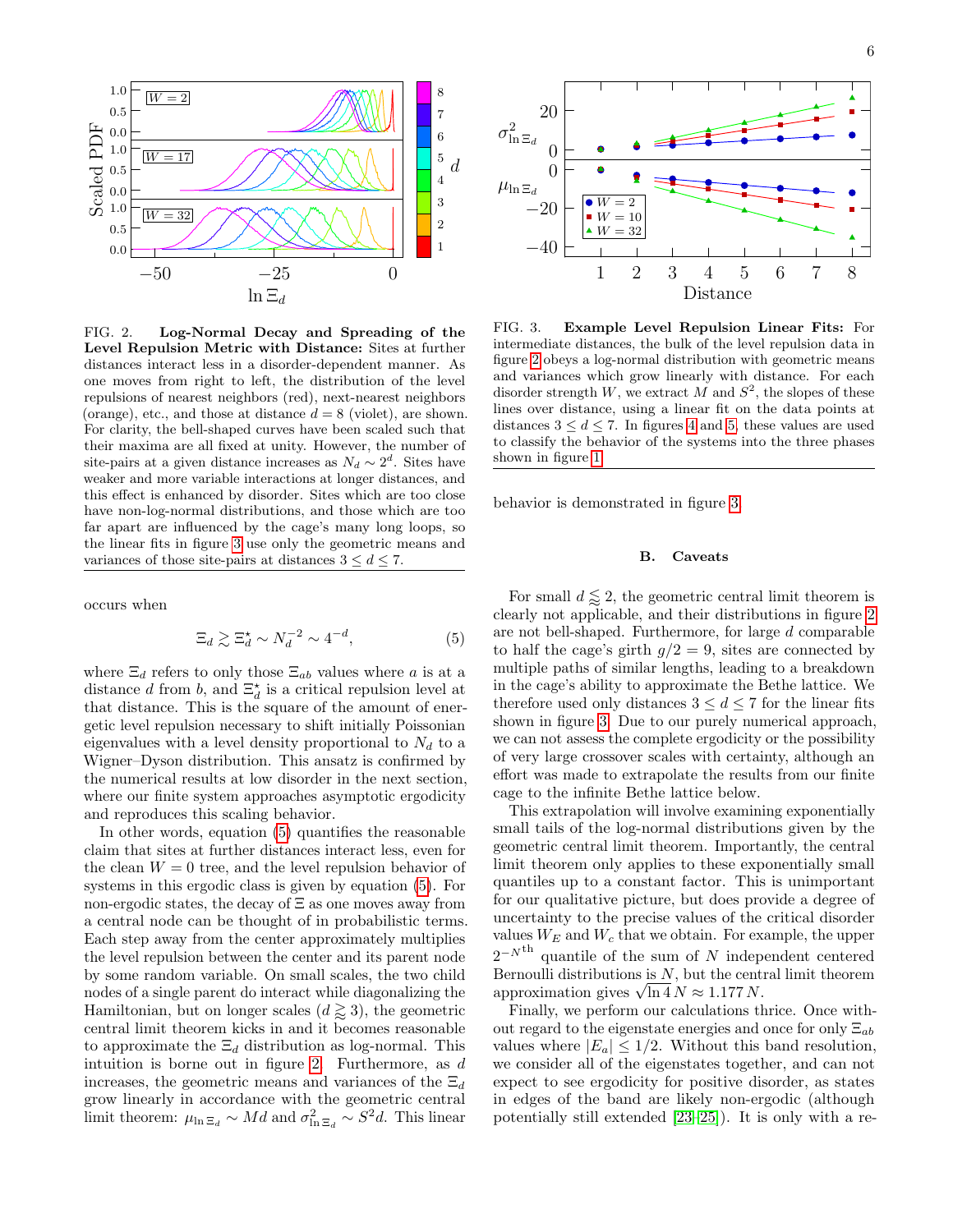striction to these states in the center of the band that we can possibly expect to find the three phases and the correct critical disorder values. The third calculation is done without band resolution, but using only the  $\Xi_d$  data from distances  $d = 3, 4,$  and 5, in order to give a sense of how the results scale. With these warnings out of the way, we think that the following approach still provides a clear intuitive picture of the three predicted regimes of behavior.

#### C. Mathematical Analysis

In our log-normal approximation, the probability distribution  $P(\ln \Xi_d) \propto e^{-z_d^2/2}$ , where

$$
z_d = \frac{\ln \Xi_d - Md}{S\sqrt{d}}.\tag{6}
$$

The number of "connected" sites at a distance  $d, C_d \approx$  $N_d P(\Xi_d \geq \Xi_d^*)$ , where  $\Xi_d^*$  was defined in equation [\(5\)](#page-5-1). Asymptotically, this is proportional to  $2^d \operatorname{erfc}(z_d^*/\sqrt{2})$ , where erfc is the complementary error function,  $z_d^* =$  $-Q\sqrt{d}$ , and

$$
Q = \frac{M + \ln 4}{S}.\tag{7}
$$

As mentioned above, as  $d \to \infty$ ,  $C_d \sim n^d$ . Expanding the tail of the error function gives

$$
C_d \propto 2^d e^{-z_d^{\star 2}/2} = e^{\left(\ln 4 - Q^2\right)\frac{d}{2}},\tag{8}
$$

so we can conclude that the branching ratio

<span id="page-6-2"></span>
$$
n \approx 2e^{-Q^2/2},\tag{9}
$$

and the fractal dimension

<span id="page-6-4"></span>
$$
D = \log_2 n \approx 1 - \frac{Q^2}{\ln 4}.\tag{10}
$$

Ergodic states must be entirely connected, *i.e.*  $C_d \sim 2^d$ , and so for them,  $n = 2$ . This only occurs when  $M = -\ln 4$ . We observe this behavior as  $W \to 0^+$  and for positive disorder strengths when we restrict our attention to the center of the band. Equation [\(9\)](#page-6-2) predicts that non-ergodic extended states with  $1 < n < 2$  occur when  $M < -\ln 4$ and  $Q > -\sqrt{\ln 4}$  or

<span id="page-6-3"></span>
$$
S^{2} > \frac{(M + \ln 4)^{2}}{\ln 4} = \frac{M^{2}}{\ln 4} + 2M + \ln 4.
$$
 (11)

Finally, in the localized phase, this inequality reverses, giving  $n < 1$ . Extreme localization occurs as  $W \to \infty$ ,  $Q \to -\infty$  and  $n \to 0^+$ . All of these types of behavior are observed in the numerical data in the next section.

<span id="page-6-1"></span>

## <span id="page-6-0"></span>VII. NUMERICAL RESULTS

Examples of the Ξ data and its log-normal parameter fits were presented in figures [2](#page-5-2) and [3](#page-5-0) above. In figure [4,](#page-6-1) the values obtained for M and  $S^2$  are plotted as W varies. For the data without band resolution, the ergodic  $M = -\ln 4$ vertical line is only achieved as W approaches zero and the system becomes clean. The non-ergodic extended regime, lying between the parabola from equation [\(11\)](#page-6-3) and the ergodic line, occurs for  $W \lessapprox 16.5 \approx W_c$ . At the band center,  $M \approx -\ln 4$  for  $W \lessapprox 2.1 \approx W_E$ , supporting the existence of ergodic behavior with positive disorder, and non-ergodic extended states are found for  $W_E \approx$  $2.1 \lessapprox W \lessapprox 16.7 \approx W_c$ . Using only data for  $3 \leq d \leq 5$ (without band resolution) gives  $W_c \approx 14.6$ . Localized behavior occurs to the left of the parabola for higher disorder values.

As mentioned in the previous sections, we do not expect this method to be optimally efficient for estimating these critical disorder strengths, and the failure of the central limit theorem in exponentially small tails means that they should not even converge to the true values when applied to increasingly large cages. The qualitative conclusions remain reasonable, and the estimates are quantitatively in the same ballpark as have been proposed by others.

One can evaluate the the branching ratios  $n$  and fractal dimensions  $D$  as a function of  $W$  by applying equations [\(9\)](#page-6-2)

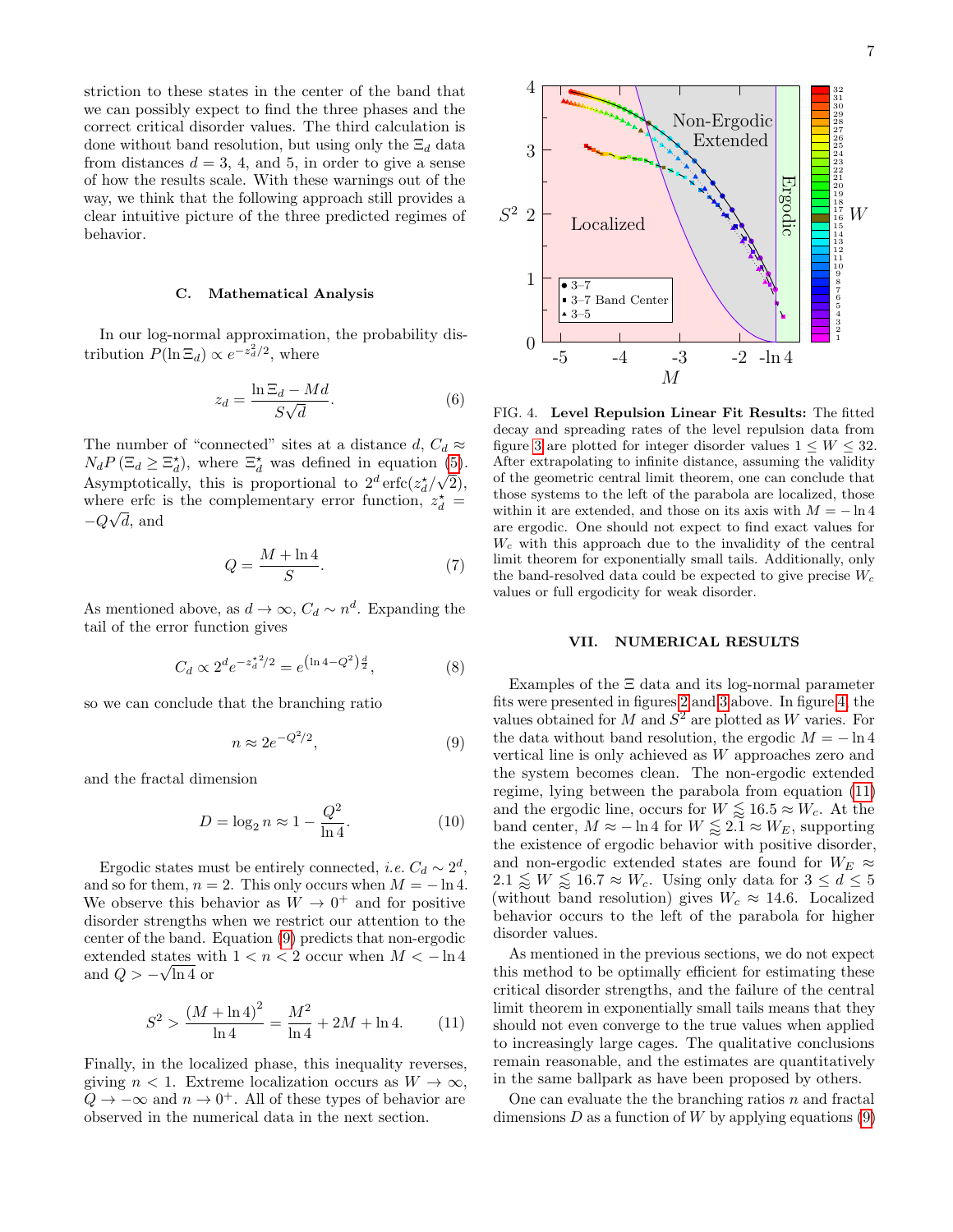

<span id="page-7-1"></span>FIG. 5. Effective Branching Rates: The M and  $S^2$  data in figure [4](#page-6-1) can be recast in terms of an effective branching rate *n* according to equation [\(9\)](#page-6-2) or the fractal dimension  $D$ according to equation  $(10)$ . At a distance d from a given site, there are  $N_d \sim 2^d$  neighbors. According to our binary approximation, we say that the site is "connected" to  $C_d \sim$  $n<sup>d</sup>$  of them in the infinite distance limit. Ergodic extended behavior is recovered when  $n = 2$  and essentially all site pairs are connected. For  $1 < n < 2$ , the number of connected nodes grows exponentially with distance, but they constitute a vanishing fraction of the tree, giving the non-ergodic extended phase. Finally, for  $n < 1$ , no site-pairs are connected at large distances, and the behavior is localized. Note that for weak disorder, particularly at the center of the band, numerical results gave some M slightly above  $-\ln 4$ . We assume these data points correspond to the ergodic phase and result from the finite size of the cage, and so we set them to  $n = 2$ .

and [\(10\)](#page-6-4) to the  $M$  and  $S^2$  found for each disorder strength. Thus, in figure [5,](#page-7-1) the top line at  $n = 2$  corresponds to ergodicity, and that at  $n = 1$  is the transition from the non-ergodic extended phase to localization.

#### <span id="page-7-0"></span>VIII. DISCUSSION

Despite the apparent simplicity of the disordered Bethe lattice, its intricacies have continued to astonish the mathematicians and physicists who study it for decades. Reviewing the literature, there are repeated instances of researchers who seem to have "closed the book" on this model, only for new details to emerge which either indicate that its behavior is richer than anticipated or even contradict the existing understanding. In the words of Simone Warzel, there are many "surprises in the phase diagram of the Anderson model on the Bethe lattice [\[24\]](#page-8-31)", and we can only guess when the surprises will come to a final conclusion.

This confusion is due to a number of factors. This model's behavior is indeed more complex than one would naïvely guess based on finite-dimensional localization results. Finite-dimensional Anderson localization is already difficult to experimentally observe, but direct physical embeddings of the infinite-dimensional Bethe lattice are even less practical to construct, and so there is little hope of experimental data resolving the situation. Achieving consensus has also been made more difficult due to the variation and inconsistencies in terminology used between mathematicians studying spectral theory, theoretical physicists, and computational physicists. As reviewed in section [III,](#page-2-0) a wide range of advanced approaches have been employed to tackle this model by all three of these groups. The numerical situation is complicated by the necessity of selecting a finite version of the Bethe lattice, and it is not always clear how the various choices affect the model's behavior in the scaling limit. [\[78\]](#page-9-30) It is difficult to rigorously define extended states on infinite graphs, and it is not clear which if any of the finite graphs converge to the infinite Bethe lattice limit as they grow in size. Numerical approaches are also hindered by the exponential growth of the number of sites of the Bethe lattice with its linear dimension, thus limiting our ability to test the existence of a large non-ergodic extended–ergodic phase crossover length scale such as that claimed in [\[59,](#page-9-12) [63,](#page-9-16) [64,](#page-9-17) [67,](#page-9-21) [80,](#page-9-32) [81\]](#page-9-33).

Despite these difficulties, the importance of understanding the disordered tree is growing as comparisons between it and the explosive field of many-body localization continue to be drawn. Tests of this correspondence would be quite valuable. We considered trying to apply the techniques of this paper to a real-space MBL system, but were unable to find a numerically tractable model with a satisfactory distance metric. Success in this endeavour would be a notable contribution to the MBL literature, as the possibility of non-ergodic states extended in Fock space has been often overlooked.

Some additional directions that might extend the approach in this paper include larger cages, a more traditional measure of eigenstate overlap instead of the Ξ metric from the flow, a more careful mathematical analysis of the exponentially small tails of the log-normal distributions (such as in [\[99\]](#page-9-50)), a more elaborate approach for isolating the band center, a comparison between the scaling limits of cages and random regular graphs, and an assessment of whether the arguments for a large nonergodic extended–ergodic phase crossover length scale on random regular graphs [\[59,](#page-9-12) [63,](#page-9-16) [64,](#page-9-17) [67,](#page-9-21) [80,](#page-9-32) [81\]](#page-9-33) extends to our approach. One might expect more precise values for the critical disorder strengths  $W_E$  and  $W_c$  to emerge if these improvements were made.

We hope that our introduction of a new approach and setting, namely Wegner flows and cages, does not merely accentuate the aforementioned confusion. Further graph settings that may be of interest are those with quenched topological disorder in spaces of constant negative curvature such as "hyperbolic geometric graphs" [\[100\]](#page-9-51) and Delaunay triangulations of randomly placed points on the hyperbolic plane [\[101\]](#page-9-52), but it may be difficult to define a boundary for such graphs and therefore study extended states. The topological disorder may obviate the need for on-site disorder, possibly giving two critical delocalizing negative curvatures for a given dimensionless model of topological disorder at  $W = 0$  and unit site density, but numerical evidence on  $\mathbb{R}^2$  [\[102\]](#page-9-53) indicates that the localization lengths are likely to be prohibitively large. The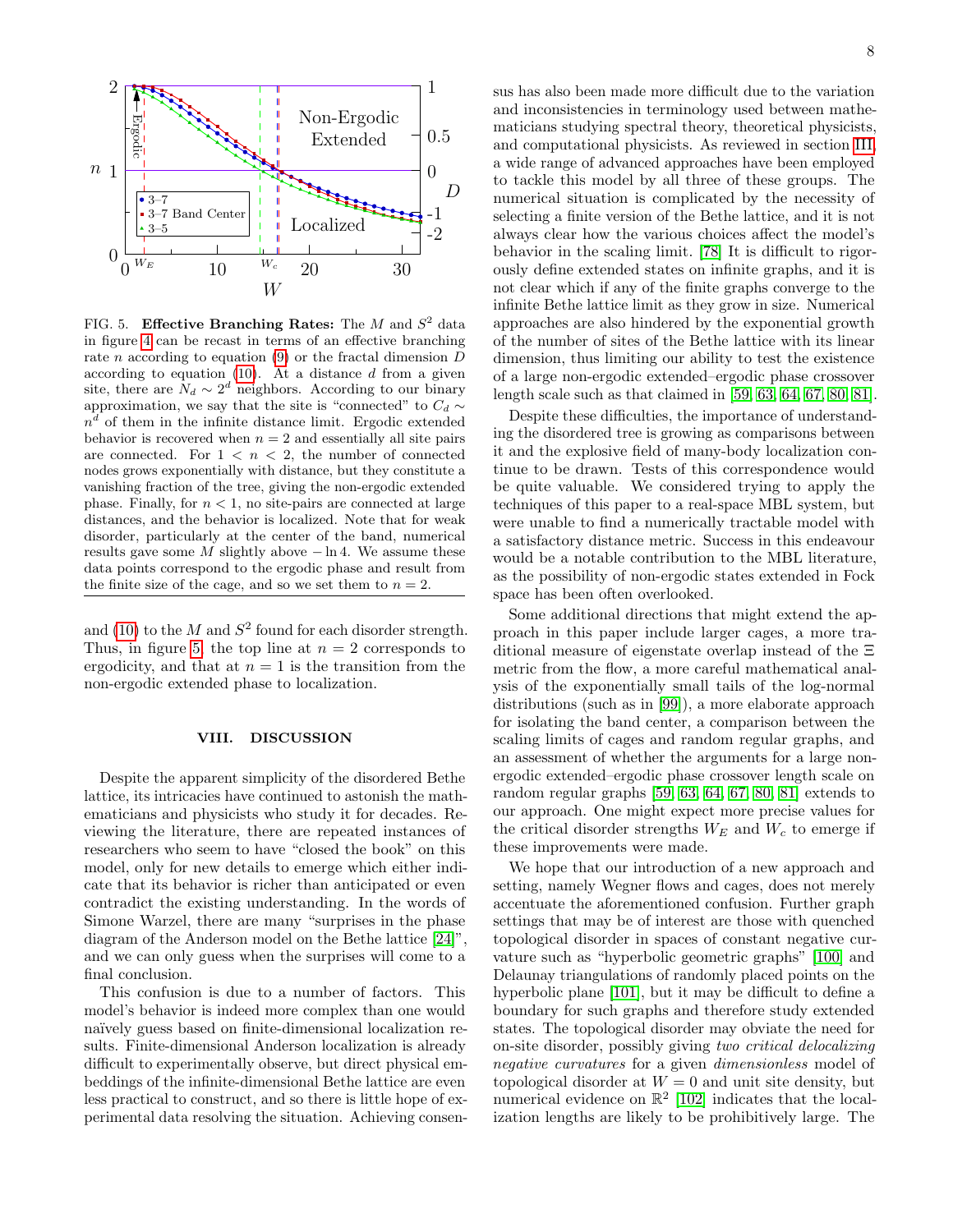$AdS_{2+1}$  case seems most promising, as any amount of topological disorder should localize all states in the weak curvature limit.

The Anderson model on the Bethe lattice may be connected to more than just MBL. The Bethe lattice can be viewed as a discretization of hyperbolic space which has a p-adic boundary at infinity. Perhaps there is an equivalent formulation in terms of a theory with power-law correlations on this  $p = 2$ -adic boundary, akin to the AdS/CFT holographic paradigm in high-energy physics. [\[103](#page-9-54)[–105\]](#page-9-55) The power law exponent depends on the strength of the localization in the hyperbolic bulk. Interestingly, power law correlator decay shows two distinct regimes of behavior depending on whether the implied theories exhibit IR and/or UV divergences, which may correspond to the non-ergodic extended and localized phases in the bulk, respectively. More speculatively, one might hope to connect this with Kehrein's "flow equation holography"

- <span id="page-8-0"></span>[1] P. W. Anderson, Phys. Rev. 109[, 1492 \(1958\).](http://dx.doi.org/10.1103/PhysRev.109.1492)
- <span id="page-8-1"></span>Nandkishore and D. A. Huse, [Ann. Rev. Cond. Matt. Phys.](http://dx.doi.org/10.1146/annurev-conmatphys-031214-014726) 6, 15 (2015).
- <span id="page-8-2"></span>[3] E. Altman and R. Vosk, [Ann. Rev. Cond. Matt. Phys.](http://dx.doi.org/10.1146/annurev-conmatphys-031214-014701) 6[, 383 \(2015\).](http://dx.doi.org/10.1146/annurev-conmatphys-031214-014701)
- <span id="page-8-3"></span>[4] B. Altshuler, H. Krovi, and J. Roland, [Proc. Nat. Acad. Sci.](http://dx.doi.org/10.1073/pnas.1002116107) 107, 12446 (2010).
- <span id="page-8-4"></span>[5] S. Suzuki and A. Das, [Eur. Phys. J. Spec. Topics](http://dx.doi.org/10.1140/epjst/e2015-02336-2) 224, 1 [\(2015\).](http://dx.doi.org/10.1140/epjst/e2015-02336-2)
- <span id="page-8-5"></span>[6] P. W. Anderson, [Rev. Mod. Phys.](http://dx.doi.org/10.1103/RevModPhys.50.191) 50, 191 (1978).
- <span id="page-8-6"></span>[7] H. A. Bethe and W. L. Bragg, [Proc. Royal Soc. London.](http://dx.doi.org/10.1098/rspa.1935.0122) A 150[, 552 \(1935\).](http://dx.doi.org/10.1098/rspa.1935.0122)
- <span id="page-8-7"></span>[8] R. Abou-Chacra, D. J. Thouless, and P. W. Anderson, J. Phys. C 6[, 1734 \(1973\).](http://dx.doi.org/10.1088/0022-3719/6/10/009)
- <span id="page-8-8"></span>[9] R. Abou-Chacra and D. J. Thouless, [J. Phys. C](http://dx.doi.org/10.1088/0022-3719/7/1/015) 7, 65 [\(1974\).](http://dx.doi.org/10.1088/0022-3719/7/1/015)
- <span id="page-8-9"></span>[10] E. Abrahams, P. W. Anderson, D. C. Licciardello, and T. V. Ramakrishnan, [Phys. Rev. Lett.](http://dx.doi.org/10.1103/PhysRevLett.42.673) 42, 673 (1979).
- [11] X. Jia, A. R. Subramaniam, I. A. Gruzberg, and S. Chakravarty, Phys. Rev. B 77[, 014208 \(2008\).](http://dx.doi.org/10.1103/PhysRevB.77.014208)
- [12] E. Abrahams, [50 Years of Anderson Localization](http://dx.doi.org/10.1142/7663) (World Scientific, 2010).
- [13] F. Evers and A. D. Mirlin, [Rev. Mod. Phys.](http://dx.doi.org/10.1103/RevModPhys.80.1355) 80, 1355 [\(2008\).](http://dx.doi.org/10.1103/RevModPhys.80.1355)
- <span id="page-8-10"></span>[14] J. Lindinger and A. Rodríguez, [Phys. Rev. B](http://dx.doi.org/10.1103/PhysRevB.96.134202)  $96$ , 134202 [\(2017\).](http://dx.doi.org/10.1103/PhysRevB.96.134202)
- <span id="page-8-11"></span>[15] A. De Luca and A. Scardicchio, [Europhys. Lett.](http://dx.doi.org/10.1209/0295-5075/101/37003) 101, [37003 \(2013\).](http://dx.doi.org/10.1209/0295-5075/101/37003)
- [16] Y. Bar Lev, G. Cohen, and D. R. Reichman, [Phys. Rev. Lett.](http://dx.doi.org/10.1103/PhysRevLett.114.100601) 114, 100601 (2015).
- <span id="page-8-28"></span>[17] K. Agarwal, S. Gopalakrishnan, M. Knap, M. Müller, and E. Demler, [Phys. Rev. Lett.](http://dx.doi.org/10.1103/PhysRevLett.114.160401) 114, 160401 (2015).
- [18] C. Monthus, J. Stat. Mech. 2016[, 073301 \(2016\).](http://dx.doi.org/10.1088/1742-5468/2016/07/073301)
- <span id="page-8-29"></span>[19] D. J. Luitz, N. Laflorencie, and F. Alet, [Phys. Rev. B](http://dx.doi.org/10.1103/PhysRevB.93.060201) 93[, 060201 \(2016\).](http://dx.doi.org/10.1103/PhysRevB.93.060201)
- [20] M. Žnidarič, A. Scardicchio, and V. K. Varma, [Phys. Rev. Lett.](http://dx.doi.org/10.1103/PhysRevLett.117.040601) 117, 040601 (2016).
- <span id="page-8-30"></span>[21] E. J. Torres-Herrera and L. F. Santos, [Annalen der](http://dx.doi.org/10.1002/andp.201600284) Physik 529[, 1600284 \(2017\).](http://dx.doi.org/10.1002/andp.201600284)

proposal. [\[95\]](#page-9-47)

## ACKNOWLEDGMENTS

Thanks to Evert van Nieuwenburg, Yuval Baum, Stefan Kehrein, and Matthew Heydeman for fruitful discussions.

This work was supported by the Institute for Quantum Information and Matter (IQIM), a National Science Foundation (NSF) frontier center partially funded by the Gordon and Betty Moore Foundation. S.S. was funded by Grant No. DGE-1745301 from the NSF Graduate Research Fellowship. C.P. thanks the Caltech Student– Faculty Programs office and the Blinkenberg family for their support. G.R. acknowledges the generous support of the Packard Foundation and the IQIM.

The numerical Wegner flows were implemented using double-precision floating-point matrices calculated by the open-source linear algebra library Armadillo. [\[106\]](#page-9-56)

- <span id="page-8-12"></span>[22] D. J. Luitz and Y. B. Lev, [Annalen der Physik](http://dx.doi.org/10.1002/andp.201600350) 529, [1600350 \(2017\).](http://dx.doi.org/10.1002/andp.201600350)
- <span id="page-8-15"></span>[23] M. Aizenman and S. Warzel, [Europhys. Lett.](http://dx.doi.org/10.1209/0295-5075/96/37004) 96, 37004 [\(2011\).](http://dx.doi.org/10.1209/0295-5075/96/37004)
- <span id="page-8-31"></span>[24] S. Warzel, "Surprises in the phase diagram of the Anderson model on the Bethe lattice," in  $XVII^{th}$  [Interna](http://dx.doi.org/ 10.1142/9789814449243_0014)[tional Congress on Mathematical Physics](http://dx.doi.org/ 10.1142/9789814449243_0014) (World Scientific, 2012) pp. 239–253.
- <span id="page-8-16"></span>[25] M. Aizenman and S. Warzel, [J. Eur. Math. Soc.](http://dx.doi.org/10.4171/jems/389) 15, 1167 [\(2013\).](http://dx.doi.org/10.4171/jems/389)
- <span id="page-8-13"></span>[26] F. Wegner, [Annalen der Physik](http://dx.doi.org/10.1002/andp.19945060203) 506, 77 (1994).
- [27] S. D. Głazek and K. G. Wilson, [Phys. Rev. D](http://dx.doi.org/10.1103/PhysRevD.48.5863)  $48$ , 5863 [\(1993\).](http://dx.doi.org/10.1103/PhysRevD.48.5863)
- [28] S. D. Głazek and K. G. Wilson, [Phys. Rev. D](http://dx.doi.org/10.1103/PhysRevD.49.4214) 49, 4214 [\(1994\).](http://dx.doi.org/10.1103/PhysRevD.49.4214)
- <span id="page-8-14"></span>[29] S. Savitz and G. Refael, Phys. Rev. B 96[, 115129 \(2017\).](http://dx.doi.org/10.1103/PhysRevB.96.115129)
- <span id="page-8-17"></span>[30] W. T. Tutte, [Math. Proc. Cambridge Phil. Soc.](http://dx.doi.org/10.1017/S0305004100023720) 43, 459 [\(1947\).](http://dx.doi.org/10.1017/S0305004100023720)
- <span id="page-8-18"></span>[31] P. Erdös and H. Sachs, *[Wiss. Z. Uni. Halle \(Math. Nat.\)](https://users.renyi.hu/~p_erdos/1963-16.pdf)* 12[, 251 \(1963\).](https://users.renyi.hu/~p_erdos/1963-16.pdf)
- <span id="page-8-19"></span>[32] G. Exoo and R. Jajcay, [Elec. J. Comb.](http://eudml.org/doc/130471) **DS16**, 48 (2008).
- <span id="page-8-20"></span>[33] D. Basko, I. Aleiner, and B. Altshuler, [Ann. Phys.](http://dx.doi.org/10.1016/j.aop.2005.11.014) **321**, [1126 \(2006\).](http://dx.doi.org/10.1016/j.aop.2005.11.014)
- <span id="page-8-21"></span>[34] B. L. Altshuler, Y. Gefen, A. Kamenev, and L. S. Levitov, [Phys. Rev. Lett.](http://dx.doi.org/10.1103/PhysRevLett.78.2803) 78, 2803 (1997).
- <span id="page-8-22"></span>[35] M. Srednicki, [Phys. Rev. E](http://dx.doi.org/10.1103/PhysRevE.50.888) 50, 888 (1994).
- [36] M. Serbyn, Z. Papić, and D. A. Abanin, [Phys. Rev. Lett.](http://dx.doi.org/ 10.1103/PhysRevLett.111.127201) 111[, 127201 \(2013\).](http://dx.doi.org/ 10.1103/PhysRevLett.111.127201)
- [37] D. A. Huse, R. Nandkishore, and V. Oganesyan, Phys. Rev. B 90[, 174202 \(2014\).](http://dx.doi.org/10.1103/PhysRevB.90.174202)
- <span id="page-8-23"></span>[38] L. Rademaker, M. Ortuño, and A. M. Somoza, [Annalen](http://dx.doi.org/10.1002/andp.201600322) der Physik 529[, 1600322 \(2017\).](http://dx.doi.org/10.1002/andp.201600322)
- <span id="page-8-24"></span>[39] N. Yunger Halpern, C. D. White, S. Gopalakrishnan, and G. Refael, Phys. Rev. B 99[, 024203 \(2019\).](http://dx.doi.org/10.1103/PhysRevB.99.024203)
- <span id="page-8-25"></span>[40] P. T. Dumitrescu, R. Vasseur, and A. C. Potter, [Phys. Rev. Lett.](http://dx.doi.org/10.1103/PhysRevLett.119.110604) 119, 110604 (2017).
- <span id="page-8-26"></span>[41] V. Oganesyan and D. A. Huse, [Phys. Rev. B](http://dx.doi.org/10.1103/PhysRevB.75.155111) 75, 155111 [\(2007\).](http://dx.doi.org/10.1103/PhysRevB.75.155111)
- <span id="page-8-27"></span>[42] A. Chandran, C. R. Laumann, and V. Oganesyan, "Fi-